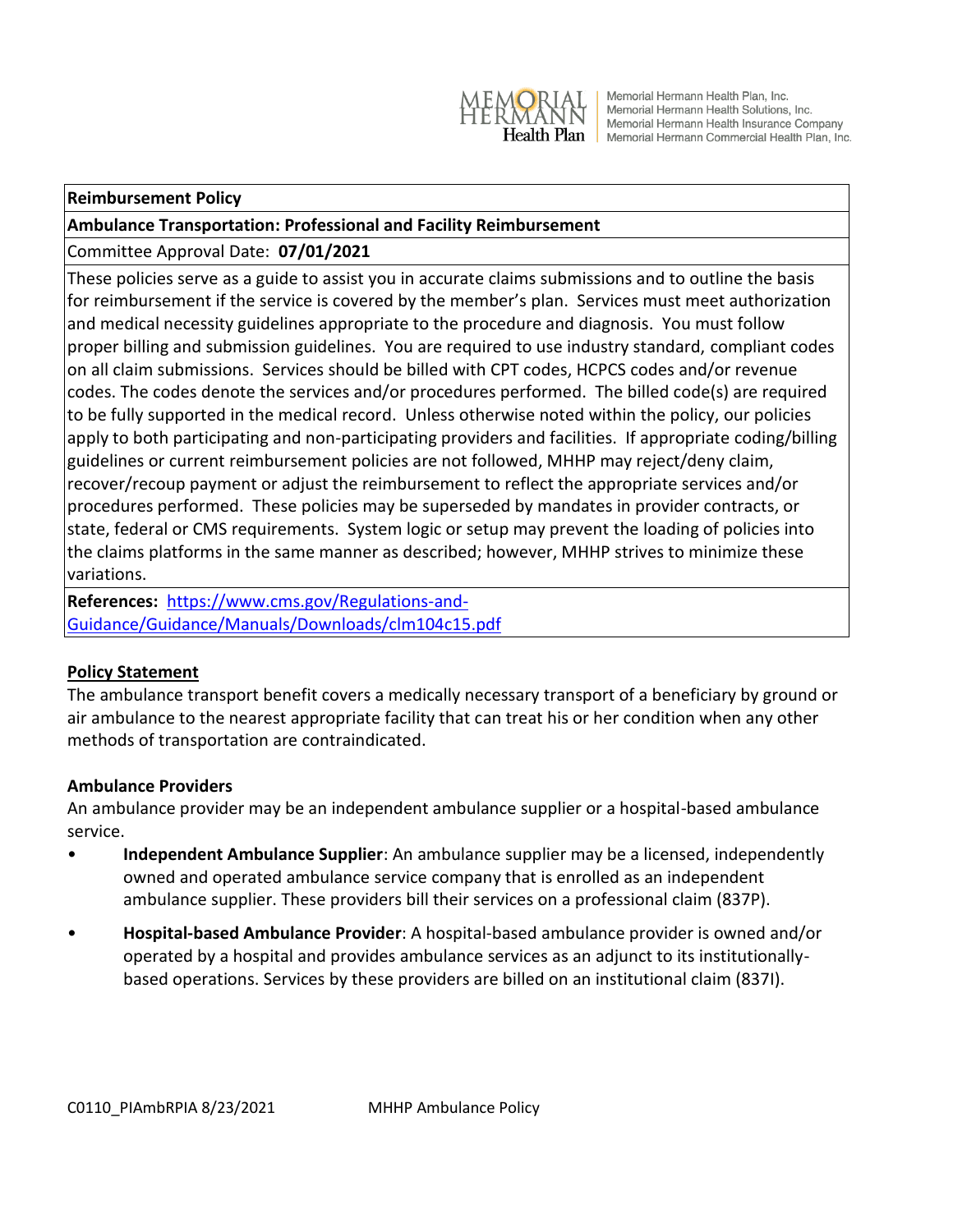## **Ambulance Suppliers**

Memorial Hermann Health Plan considers only an Ambulance Supplier as eligible for reimbursement of ambulance services reported with Healthcare Common Procedure Coding System (HCPCS) codes A0425 – A0436.

Memorial Hermann Health Plan will not reimburse non-Ambulance Suppliers for rendering ambulance services.

In alignment with CMS, Memorial Hermann Health Plan will reimburse a code on the Ambulance Transportation Codes list only when reported with a two-digit ambulance modifier on the Ambulance Modifiers list. Ambulance transportation services reported without a valid two-digit ambulance modifier will be denied.

# **Origin and Destination Modifiers**

For ambulance transportation claims, Memorial Hermann Health Plan has adopted the CMS guidelines requiring an Ambulance Supplier to report an origin and destination modifier for each trip provided.

Each ambulance modifier is comprised of a single digit alpha character identifying the origin of the transport in the first position, and a single digit alpha character identifying the destination of the transport in the second position. Example: RH (residence to hospital). Single digit alpha characters used to designate an origin and destination are listed below:

C = Community Mental Health Center;

- D = Diagnostic or therapeutic site other than P or H when these are used as origin codes;
- E = Residential, domiciliary, custodial facility (other than 1819 facility);
- F = Federally Qualified Health Center;
- G = Hospital based ESRD facility;
- H = Hospital;
- I = Site of transfer (e.g. airport or helicopter pad) between modes of ambulance transport;
- J = Freestanding ESRD facility;
- N = Skilled nursing facility;
- P = Physician's Office;
- R = Residence;
- S = Scene of accident or acute event;
- U = Urgent Care Facility;
- W = Treatment in Place (in person or via telehealth);
- X = Intermediate stop at physician's office on way to hospital (destination code only)

# **Advanced Life Support, Level 2 (ALS2) Ambulance Transportation**

There are marked differences in resources necessary to furnish the various levels of ground ambulance services. We will follow the CMS definitions of Advanced Life Support Levels. In alignment with CMS, reimbursement is based on the level of service provided, not on the vehicle used.

# **Zip Codes**

The point of pickup (POP) determines the basis for payment and the POP is reported by its 5-digit ZIP Code.

C0110\_PIAmbRPIA 8/23/2021 MHHP Ambulance Policy